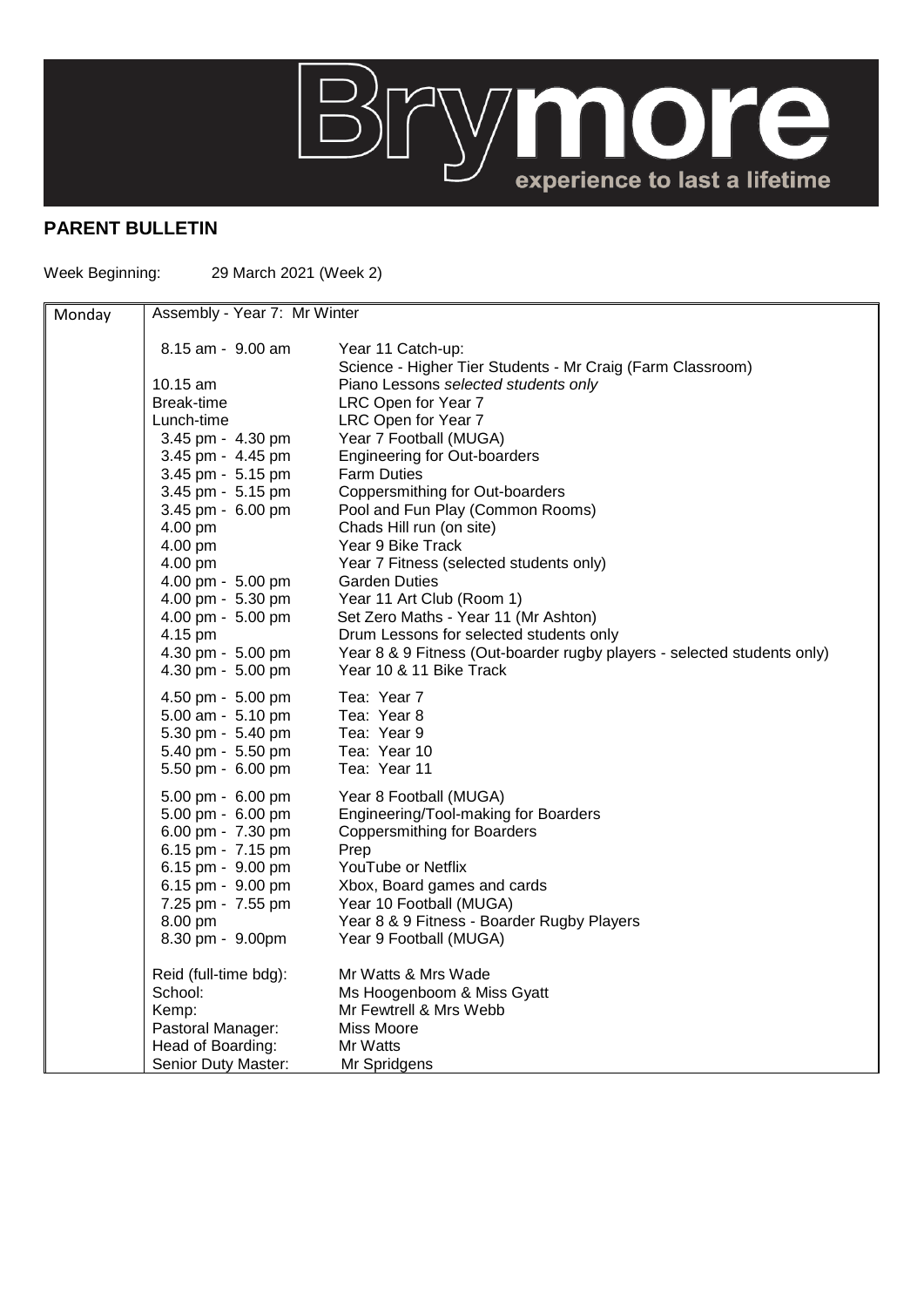| Tuesday   | Assembly - Year 8: Mr Winter                                                                                                                                                                                                                                                                                                                                                                                                                                                                                                                                       |                                                                                                                                                                                                                                                                                                                                                                                                                                                                                                                                                                                                                                                                                                                                                                                                          |  |
|-----------|--------------------------------------------------------------------------------------------------------------------------------------------------------------------------------------------------------------------------------------------------------------------------------------------------------------------------------------------------------------------------------------------------------------------------------------------------------------------------------------------------------------------------------------------------------------------|----------------------------------------------------------------------------------------------------------------------------------------------------------------------------------------------------------------------------------------------------------------------------------------------------------------------------------------------------------------------------------------------------------------------------------------------------------------------------------------------------------------------------------------------------------------------------------------------------------------------------------------------------------------------------------------------------------------------------------------------------------------------------------------------------------|--|
|           | 8.40 am<br>Break-time<br>Lunch-time<br>3.45 pm - 4.30 pm<br>3.45 pm - 4.45 pm<br>3.45 pm - 5.15 pm<br>3.45 pm - 5.15 pm<br>3.45 pm - 6.00 pm<br>4.00 pm<br>4.00 pm - 5.00 pm<br>4.00 pm - 5.30 pm<br>4.00 pm - 5.00 pm<br>4.30 pm - 5.00 pm                                                                                                                                                                                                                                                                                                                        | SSLT - Mrs Davis (Head's Office)<br>LRC Open for Year 8<br>LRC Open for Year 8<br>Year 7 Football (MUGA)<br>Engineering/Tool Making for Out-boarders<br><b>Farm Duties</b><br>Sheet Metal/Fabrication for Out-boarders<br>Pool and Fun Play (Common Rooms)<br>Chads Hill run (on site)<br><b>Garden Duties</b><br>Year 10 Art Club (Room 1)<br>Year 9 Rugby Practice<br>Year 10 & 11 Fitness (Out-boarder rugby players - selected students only)                                                                                                                                                                                                                                                                                                                                                        |  |
|           | 4.50 pm - 5.00 pm<br>5.00 am - 5.10 pm<br>5.30 pm - 5.40 pm<br>5.40 pm - 5.50 pm<br>5.50 pm - 6.00 pm                                                                                                                                                                                                                                                                                                                                                                                                                                                              | Tea: Year 7<br>Tea: Year 8<br>Tea: Year 9<br>Tea: Year 10<br>Tea: Year 11                                                                                                                                                                                                                                                                                                                                                                                                                                                                                                                                                                                                                                                                                                                                |  |
|           | 5.00 pm - 6.00 pm<br>5.00 pm - 6.00 pm<br>6.00 pm - 7.30 pm<br>6.15 pm - 7.15 pm<br>6.15 pm - 7.15 pm<br>6.15 pm - 9.00 pm<br>6.15 pm - 9.00 pm<br>7.25 pm - 7.55 pm<br>8.00 pm<br>8.30 pm - 9.00pm                                                                                                                                                                                                                                                                                                                                                                | Year 8 Football (MUGA)<br><b>Woodwork for Boarders</b><br>Sheet Metal / Fabrication for Boarders<br>Prep<br>Set Zero Maths - Year 11 (Invite Only) (Mrs Truman)<br>YouTube or Netflix<br>Xbox, Board games and cards<br>Football MUGA Year 7<br>Year 10 & 11 Fitness - Boarder Rugby Players<br>Football MUGA Year 9                                                                                                                                                                                                                                                                                                                                                                                                                                                                                     |  |
|           | Reid (full-time bdg):<br>School:<br>Kemp:<br>Pastoral Manager:<br>Head of Boarding:<br>Senior Duty Master:                                                                                                                                                                                                                                                                                                                                                                                                                                                         | Mrs Long & Mrs Wade<br>Ms Hoogenboom & Miss Gyatt<br>Mr Fewtrell & Mrs Webb<br>Miss Moore<br>(Day) Mr Watts<br>Mr Spridgens                                                                                                                                                                                                                                                                                                                                                                                                                                                                                                                                                                                                                                                                              |  |
| Wednesday | Assembly - Year 9: Mr Winter<br>8.15 am - 9.00 am<br>Lunchtime<br>3.45 pm - 4.45 pm<br>3.45 pm - 5.15 pm<br>3.45 pm - 5.15 pm<br>3.45 pm - 4.30 pm<br>3.45 pm - 6.00 pm<br>4.00 pm<br>4.00 pm - 5.00 pm<br>4.00 pm - 5.00 pm<br>4.00 pm - 5.00 pm<br>4.30 pm - 5.00 pm<br>5.00 pm - 6.00 pm<br>5.00 pm - 6.00 pm<br>4.50 pm - 5.00 pm<br>5.00 am - 5.10 pm<br>5.30 pm - 5.40 pm<br>5.40 pm - 5.50 pm<br>5.50 pm - 6.00 pm<br>6.00 pm - 7.30 pm<br>6.15 pm - 7.15 pm<br>6.15 pm - 9.00 pm<br>7.25 pm - 7.55 pm<br>7.30 pm - 9.00 pm<br>7.30 pm<br>8.00 pm - 8.30 pm | Year 11 Catch-up:<br>Science - Higher Tier Students Mr Lines (Farm Classroom)<br><b>Paper Airplane Competition (Outside LRC)</b><br>Archery for Out-boarders<br><b>Farm Duties</b><br><b>Blacksmithing for Out-boarders</b><br>Year 7 Football (MUGA)<br>Pool and Fun Play (Common Rooms)<br>Chads Hill run (on site)<br><b>Garden Duties</b><br>Year 7 & 8 Rugby (Mr Williams & Mr Lines)<br>Year 11 Catch-up: DT<br>Year 8, 9, 10 & 11 Fitness Catch-up (selected students only)<br><b>Archery Boarders</b><br>Year 8 Football (MUGA)<br>Tea: Year 7<br>Tea: Year 8<br>Tea: Year 9<br>Tea: Year 10<br>Tea: Year 11<br><b>Blacksmithing for Boarders</b><br>Prep<br>YouTube or Netflix<br>Year 7 Football (MUGA)<br><b>Blacksmithing Boarders</b><br>Young Farmers via MS TEAMS<br>Year 9 Football MUGA |  |